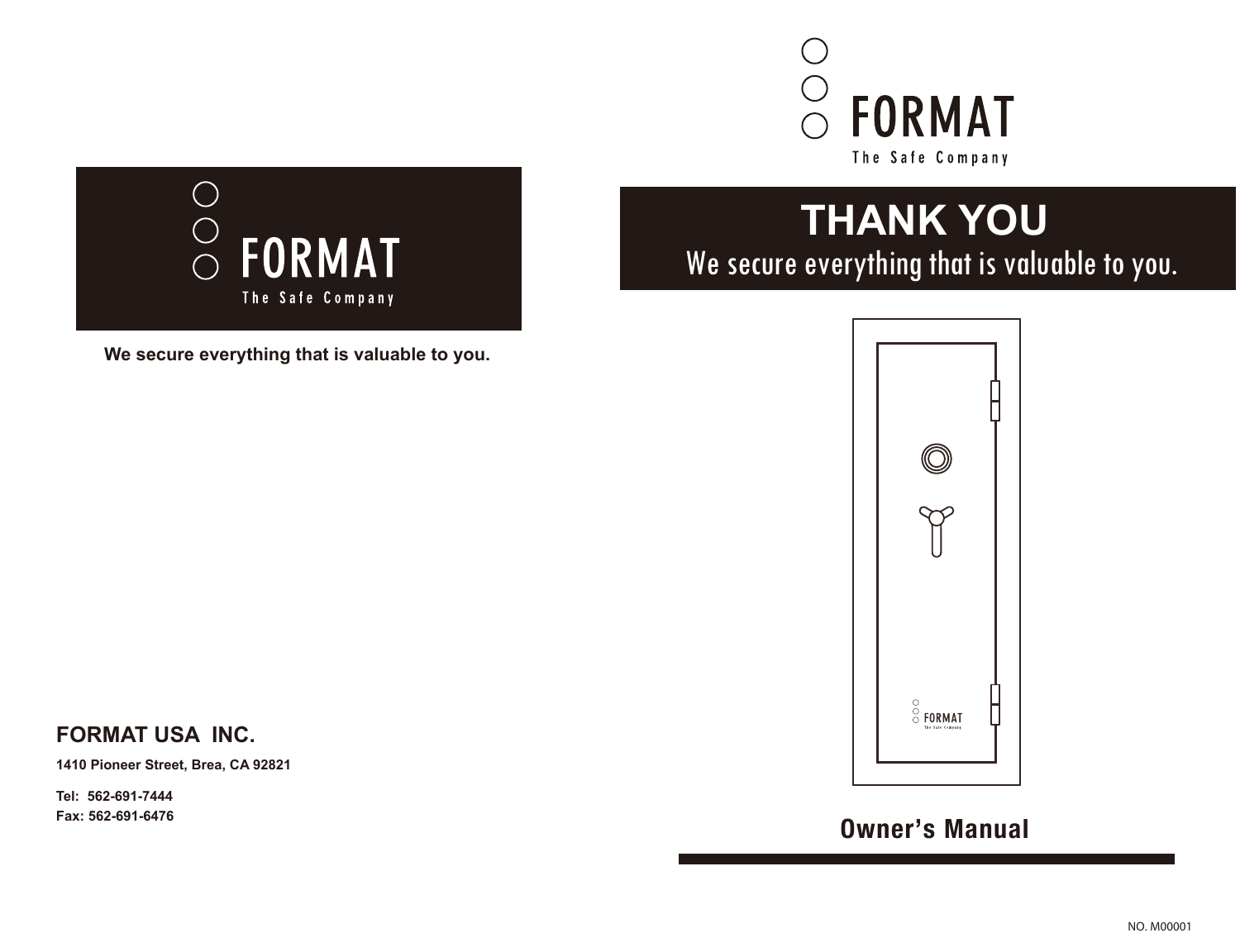## **INDEX**

| MECHANICAL LOCK OPENING INSTRUCTIONS ——————————————————— 4-5 |  |
|--------------------------------------------------------------|--|
| ELECTRONIC LOCK OPENING INSTRUCTIONS ————————————————— 6-10  |  |
|                                                              |  |
| MOVE YOUR SAFE 2000 CONTROL 2012 11-12                       |  |
| DOOR ADJUSTMENT - 23                                         |  |
| SHELF INSTALLATION <b>CONTROLLATION</b> 14                   |  |
|                                                              |  |
|                                                              |  |
|                                                              |  |
| USER REGISTRATION CARD                                       |  |
|                                                              |  |
|                                                              |  |

#### **PACKAGE CONTENTS**



If your safe has been installed with an S&G Mechanical Lock, please use the Mechanical Lock Opening Instructions on page 4.

If your safe has been installed with an S&G Electronic Lock, you will also find a



please use the Electronic Lock Opening Instructions on page 6. 9V Alkaline Battery

### **SERIAL NUMBER**

Your safe's serial number is located in two (2) locations on the safe. One is located on the front right bottom of the safe. The other is located inside the opening edge of the door. Compare the serial number in this manual with that on the safe. All serial numbers should match. If they do not, contact your local dealer immediately. You will need your safe serial number when contacting customer service about your safe.

Record your safe's serial number and combination and store in a secure location OTHER THAN YOUR SAFE.

## **INSPECT YOUR SAFE**

Congratulations on your purchase of new security safe! To insure proper set up and installation, please read through this manual before opening your safe.

### **SAFETY PRECAUTION**

If you have or have occasion to have small children in your home, please make sure you never leave your safe unsecured. It is possible for small children to climb inside your safe and become locked in.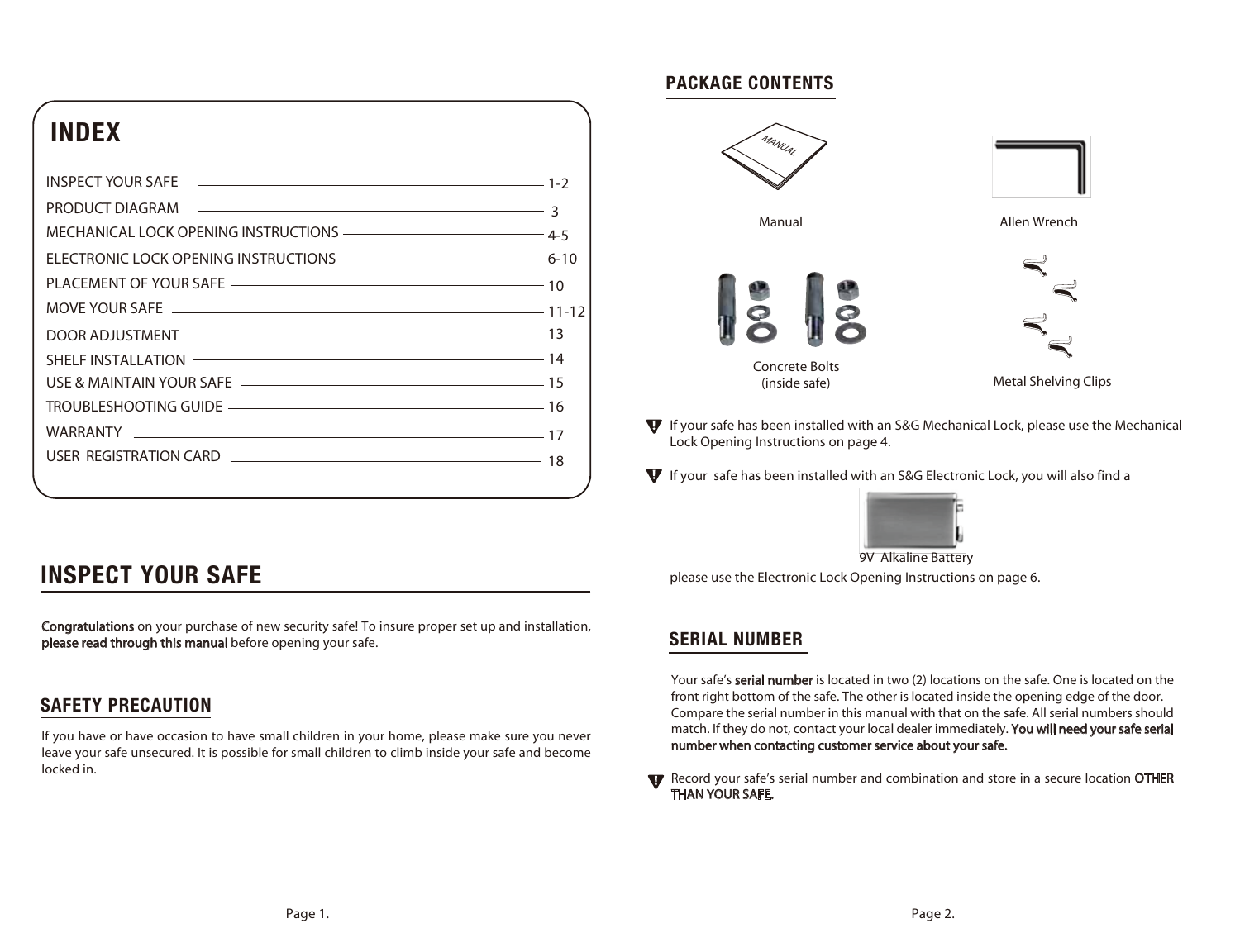### **DIAGRAM EXTERIOR**



SIZE OF SAFE, GRAPHICS AND COLOR MAY VARY ON SOME MODELS

## **DIAGRAM INTERIOR**



INTERIOR CONFIGURATION, LOCKING BOLTS AND BOLT WORK MAY VARY ON SOME MODELS

## **MECHANICAL LOCK OPENING INSTRUCTION**

### $\nabla$  opening safe for the first time

#### EXTENDING BOLTS BEFORE VERIFYING COMBINATION

It is preferred to verify your safe combination with the door open. If there are problems, it is easier to service the lock or mechanism with the door open. Before verifying your combination, you will need to extend the door bolts while the door is open. Keep the door open. You can now verify your combination.

#### **VERIFYING THE COMBINATION**

The combination lock on your safe has been set randomly at the factory. After completely dialing the combination provided with your safe, turn the safe handle clockwise and open the door. With the door open it is recommended that you verify the combination opens a few times before using the safe. It is also strongly recommended to do this after moving the safe.

The lock requires accurate alignment with the index mark ( located at twelve o'clock on the dial ring,where S&G logo point). Always turn the dial slowly and steadily when entering your combination to avoid dialing past your numbers. Never spin the dial rapidly back and forth as this may cause damage to the lock. If you go past any number - even if by only a half a number - the entire combination must be re- dialed. To verify your combination,



Turn the dial counterclockwise (LEFT) at least 4 times, stopping on the  $1<sup>st</sup>$  number at the index mark. Stop on it the  $3<sup>rd</sup>$ 

 $1$ <sup>st</sup> #



Turn the dial clockwise (RIGHT) , passing the 2<sup>nd</sup> number twice. Stop on it the 3<sup>rd</sup> time.

 $2<sup>nd</sup>$ #



Turn the dial counterclockwise (LEFT) passing the 3<sup>rd</sup> number once. Stop on it the 2ndtime.

 $3$ rd #



 Turn the dial clockwise (RIGHT) until the dial stops (about 87). You will feel some resistance at about 95. Keep turning until the dial completely stops at about 87.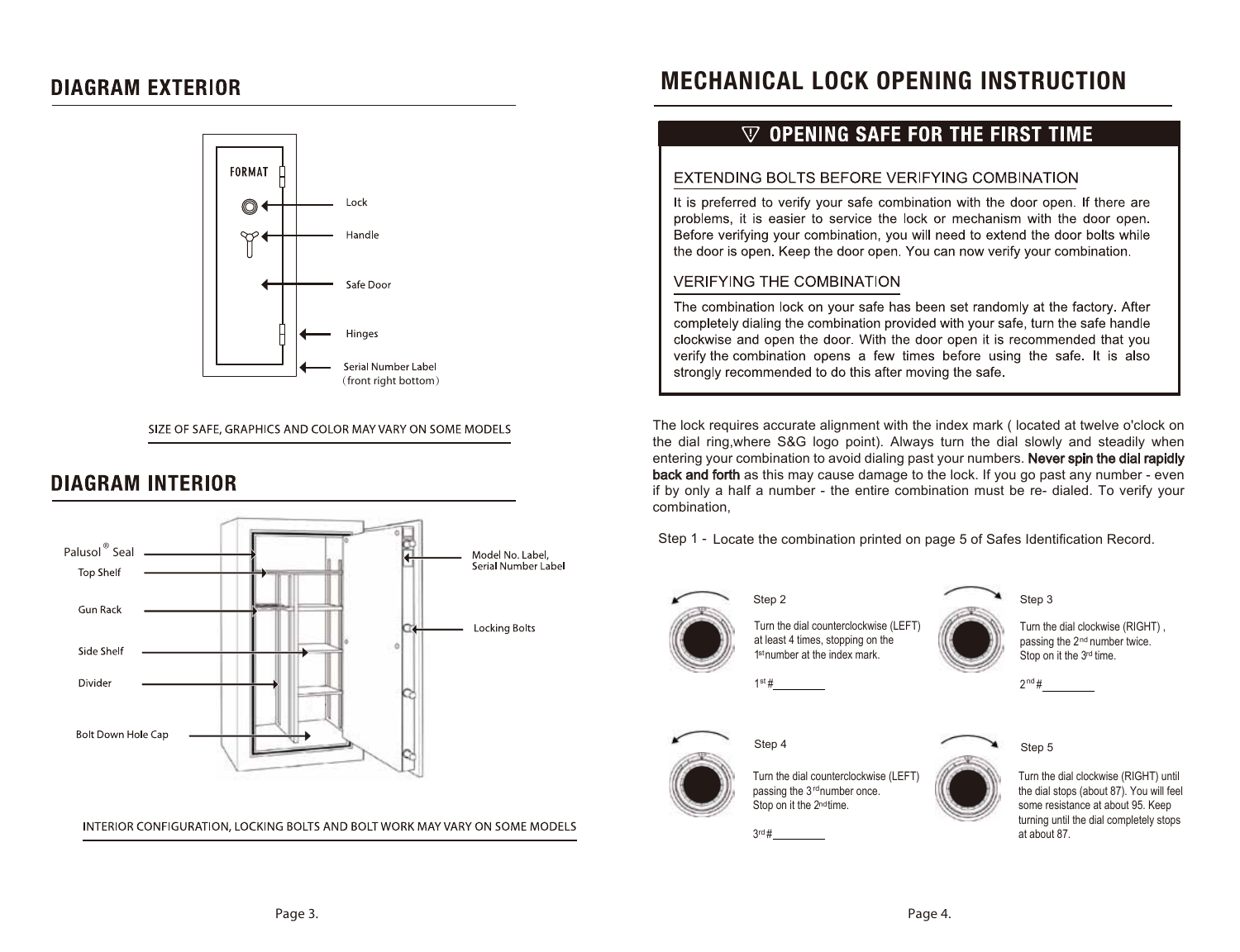## **ELECTRONIC LOCK OPENING INSTRUCTION**

Step 6– If combination is entered correctly, you will be able to turn the handle clockwise and pull the door open.

IF THE COMBINATION DOES NOT WORK, DO NOT CLOSE THE DOOR! TRY AGAIN. Refer to the TROUBLE SHOOTING GUIDE on page 16 for more help.

#### CHANGING COMBINATIONS ON MANUAL LOCKS

It is inadvisable for anyone other than a CERTIFIED LOCKSMITH to change the combination on a manual lock. Changing the combination by anyone other than a certified technician will void the lock portion of your warranty.

 $\Psi$  Please Note: Any cost generated by changing combination is not included in the warranty terms.

#### SAFE IDENTIFICATION RECORD

| <b>Safe Identification Record</b> |   |  |
|-----------------------------------|---|--|
| Model Number                      |   |  |
| Serial Number                     | 2 |  |
| Combination                       |   |  |
| <b>DO NOT REMOVE TAGS</b>         |   |  |

#### **BATTERY INSTALLATION AND REPLACEMENT**

S&G only recommends using Duracell<sup>®</sup> 9V Alkaline Batteries for best performance. Always clean the battery contacts before installing new batteries.

The memory chip in the lock itself retains the lock codes (both master and user codes) during battery changes and even if the battery goes dead for an extended period of time.

Step  $1 -$  Remove the battery tray from underneath the bottom of the keypad. Catch the small notch and pull the housing slightly toward the front of the keypad. Slide tray down.

Step  $2 -$  Pull out and remove the old battery. For the first time battery installation, please skip this.

Step 3 - S&G recommends installing or replacing a Duracell<sup>®</sup> 9V Alkaline battery. Notice the notches in top of battery compartment. Positive side of battery goes in square narrow slot and negative in wide rounded slot.

Step  $4 -$  Slide and click battery tray back into place.

Battery life is based on how much the electronic lock is used. The lock will emit several short chirps when battery power is getting low.

A weak battery may cause the lock to not open, even though beeps occur. Replace with fresh batteries at regular intervals to insure best performance.

Always promptly remove and properly discard of all used batteries. If your safe will not be used for an extended period of time, it is recommended that you remove the batteries.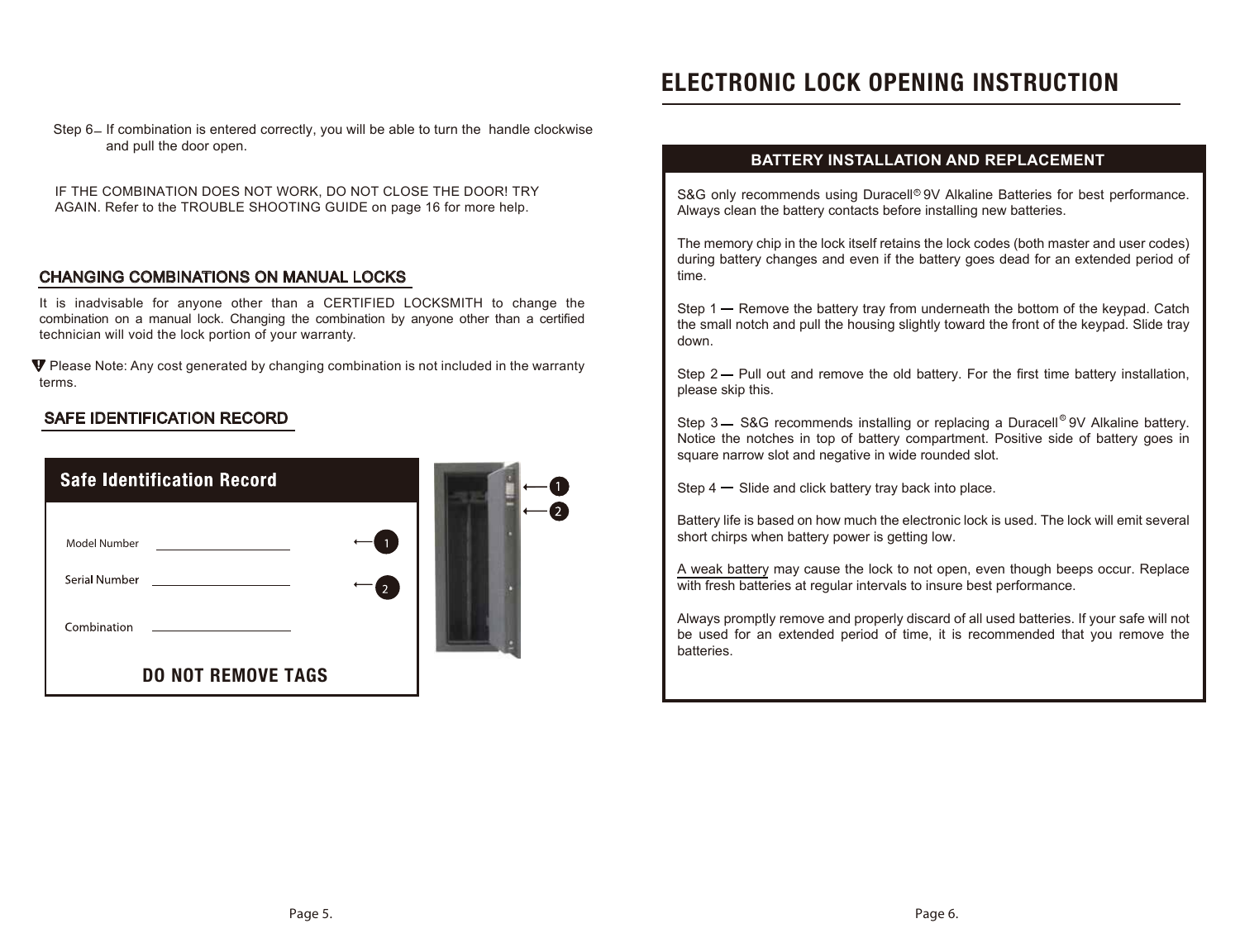## **OPEN YOUR SAFE**

All S&G Elecronic locks have a factory preset master code of 123456#. For security purposes, you should change it to your own new number per section "change an existing code"(on Page.8 )after you open your safe successfully.

Before entering your electronic lock code, remove any static charge you may have by touching your finger to the body of the safe. Discharging static electricity into the lock can damage it and prevent proper operation.

Step 1 - Turn handle counter-clockwise until it stops. If the handle or locking mechanism is putting pressure on the lock, it may not open.

Step  $2-$  Enter your existing 6 digit code **followed by the pound (#) sign**. When each number is pressed, the lock will chirp and the red LED on the keypad will momentarily light up.

If you open the safe for the first time, please use the factory preset master code 1 2 3 4 5 6 #.

If you pause more than 10 seconds between each number the lock will assume you do no wish to continue and will reset itself.

If you press an incorrect button when entering the code, press the star (\*) button and start again with the first number in the code.

Step  $3-$  After pressing the # sign in step 2, you should hear the lock retract inside the door, indicating the lock has opened and it is okay to turn the handle and open the safe door, turn the handle clockwise. You have 6 seconds to turn the handle. If you wait longer than 6 seconds, the lock will re-lock and you will need to go back to step 1 again.

Step 4 – Pull the door open, turn handle counter-clockwise and extend out the door bolts. This step is very important, the door bolts should not be retracted for a long time, otherwise it would degrade the electrical lock's life.

If you open the safe for the first tme with the factory preset master code 1 2 3 4 5 6  $\#$ , it is preferred to verify your safe combination several times with the door open. If there are problems, it is easier to service the lock or mechanism with the door open. Before verifying your combination, you will need to extend the door bolts while the door is open. Keep door open.

 $\blacktriangledown$  As a security feature, if four (4) incorrect codes are entered in a row, your lock will stop accepting combinations for a period up to ten (10) minutes. After 10 minutes ,when the safe will accept the code entries again, try the valid code again.

## **PROGRAM YOUR ELECTRONIC LOCK**

 Always keep safe door open with the bolts in the locked position when programming your lock, so you can verify that your new combination works before closing the safe door.

Please write down your new six (6) digit code before you go through the changing an existing code . When selecting a new code, do not use a birthday or other predicable data that could give correlation between the user and code.

After you have changed or added the code, verify the new code several times before locking door or other operations. If you have any issue with new code, do not close the door, leave the door open and contact the safe dealer.

After successfully programming your lock, please keep the new code in a safe place other than inside the safe.

#### **CHANGE AN EXISTING CODE**

Press 2 2 \* ( \_ \_ \_ \_ \_ \_ \_#) ♪ ♪ ♪ ♪ ♪ ( \_ \_ \_ \_ \_ \_ \_#) ♪ ♪ ♪ ( \_ \_ \_ \_ \_ \_ \_#) ♪ ♪ ♪ existing code **new code** new code

If you are changing your master code for the first time, your original master combination is (1 2 3 4 5 6 #) . For security purposes, you should change the original code to your own new number.

After each time the pound (#) key is pressed, the lock chirps to acknowledge the entry. Wait for the chirps before proceeding. When entered existing code properly, the lock immediately chirps ( ♪ ♪ ♪ ♪ ♪ ) five times. If the lock emits a series of closely spaced chirps (almost a continuous tone), you may have made a mistake, the new code will not be accepted and the old code will remain. You will need to restart over.

For example, if you want to set a new code to 7 7 8 8 9 0 and the existing code is 1 2 3 4 5 6, you will use the following procedure:

press 2 2 \* (1 2 3 4 5 6 #) ♪ ♪ ♪ ♪ ♪ ( 7 7 8 8 9 0 #) ♪ ♪ ♪ (7 7 8 8 9 0 #) ♪ ♪ ♪ existing code **new code** new code new code

This procedure will change or set the existing code to: 7 7 8 8 9 0.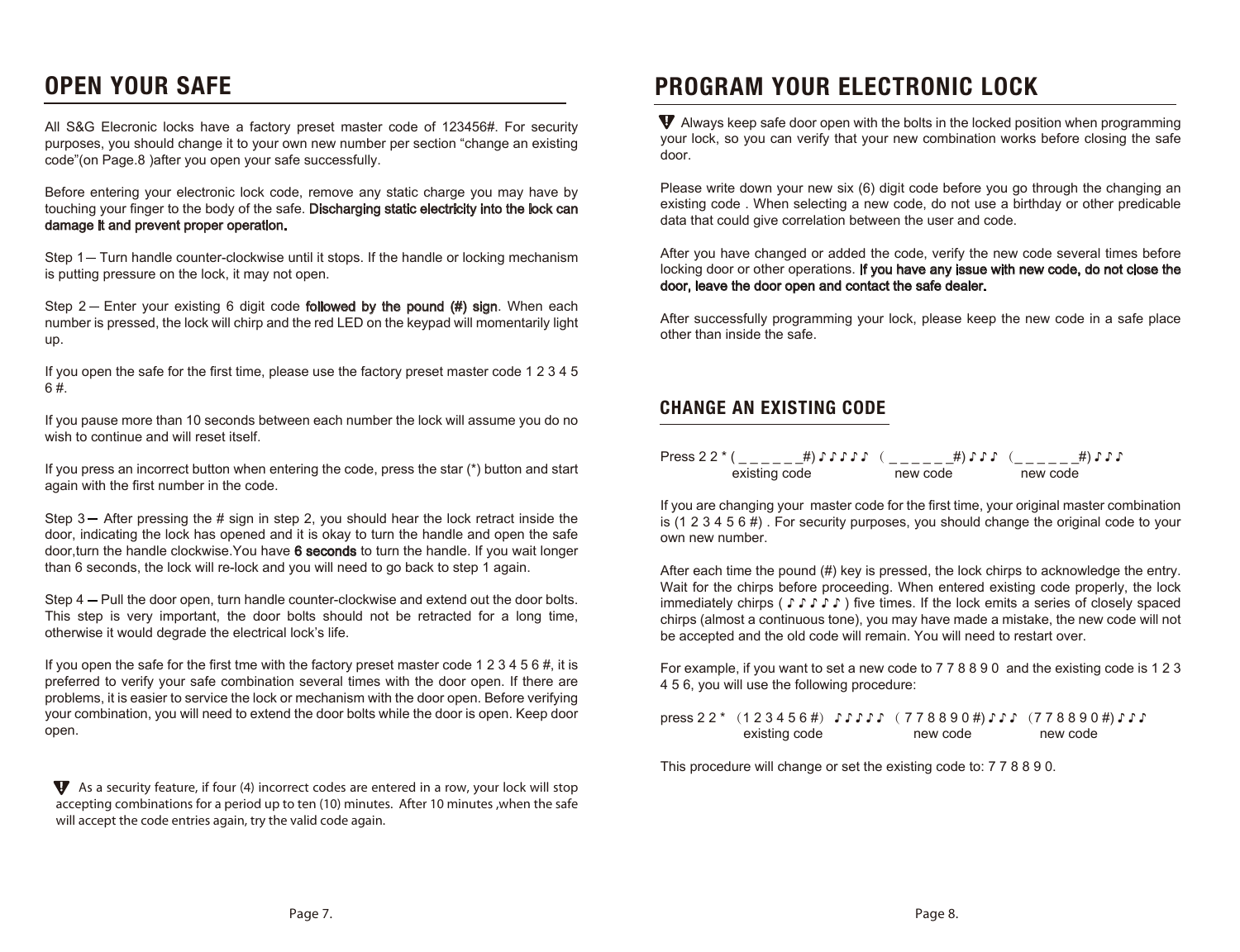#### **CREATING A SECOND CODE(USER CODE)**

Press 7 4 \* ( \_ \_ \_ \_ \_ \_#) ♪ ♪ ♪ ♪ ♪(1#) ♪ ♪ ♪( \_ \_ \_ \_ \_ \_#) ♪ ♪ ♪(\_ \_ \_ \_ \_ \_#) ♪ ♪ ♪ new code

#### **DELETE THE USER CODE**

Press 7 4 \* ( \_ \_ \_ \_ \_ \_ #) ♪ ♪ ♪ ♪ ↓ (1#) ♪ ♪ ♪ # ♪ ♪ ♪ # ♪ ♪ ♪ existing master code

#### **ADJUST THE KEYPAD BEEPER VOLUME (OPTIONAL)**

Press 7 8 \* ( \_ \_ \_ \_ \_ \_#) ♪ ♪ ♪ ♪ ↓ ( \_#) ♪ ♪ ♪ ( \_#) ♪ ♪ ♪ ♪ existing master code volume value volume value

Volume value: 0, OFF. 1, ON.

#### **BATTERY CHECK**

press 89 \*. One beep indicates a weak battery ,and two beeps indicate a good battery.

## **LOCK YOUR SAFE**

If you open the safe for the first time, please test the code several times. Make sure the lock works fine before locking your safe.

If you program the lock by changing the existing code or add a new code, please test the new code several times. Make sure the new code works fine before locking your safe.

If you find some issue during the operations above, do not close the door, leave the door open and refer to the safe dealer.

Step 1 – Make sure the door bolts are retracted, then close the door.

Step 2-Turn the handle counter-clockwise until it stops. You should hear the lock 'click', indicating the lock bolt has dropped into place.

Step  $3$  – Check by trying to turn the handle.

## **PLACEMENT OF YOUR SAFE**

Before moving your safe, verify the load bearing weight of the floors and stairs, and types of flooring the safe will be moved over (tile, wood, and other flooring can be damaged by the weight of the safe). We recommend placing a protective barrier (such as a piece of carpet, treated wood or rubber mat) between the safe and floor to prevent scratching of the safe surface, which could lead to rust. To determine whether or not your safe will make it through doorways, stairs or corners take the empty safe box and see if it will fit all the way through to its final location.

Proper installation and anchoring are critical to the security and fire performance of your safe. Make sure you consider the following:

1. Install near a load-bearing wall as a precaution to supporting the weight of the safe.

2. To help protect the exterior finish of your safe, install inside your home in a dry location where there is climate control (heat in the winter and cooling in the summer).

3. Depending upon the fireproof safe you've purchased, it has been designed to withstand a certain amount of heat during a fire. The safe's fire rating depends upon the number of layers of fireboard. Generally speaking, fireproof safes perform better in lower levels of a home (like the basement) where fire temperatures are lower. Additionally, placement of your safe away from potential hot spots (areas where flammable materials are stored) will improve your chances that your safe and its contents will perform better in a home fire. No safe is completely fireproof. If the fire reaches a high enough temperature for long periods, fire damage may occur.

4. To store photographs, negatives, CD's or other electronic media, a Media Cooler Storage unit inside your safe is recommended for heat sensitive items.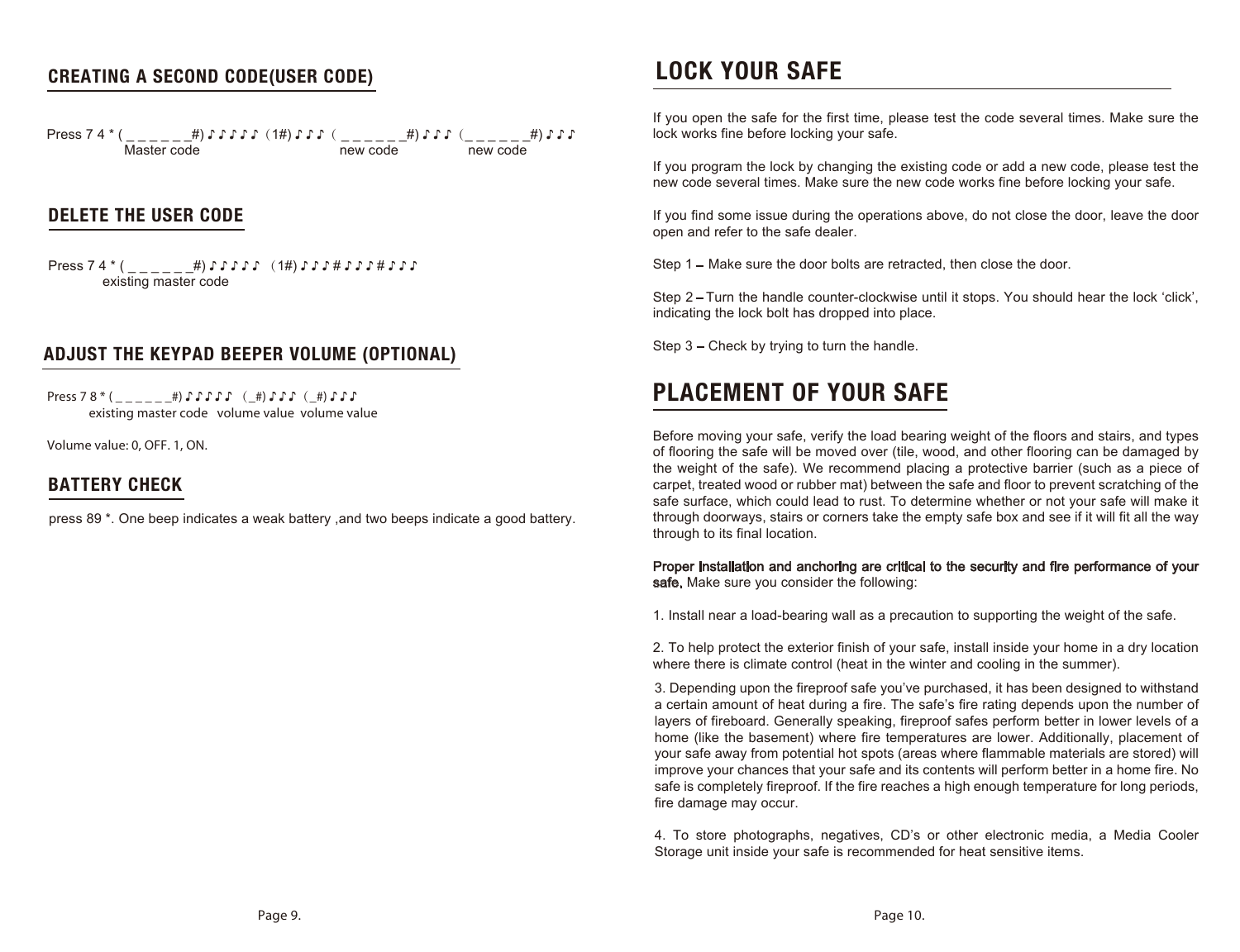## **MOVE YOUR SAFE**

Before moving your safe, make sure you have completely tested the combination and lock to assure it will open properly prior to removing the safe from the pallet and to its final location.

Safe doors are NOT designed to be removed due to possible serious injury. Never move the safe with the door open. Do not open the door with safe lying down. The safe's door should never be removed. Safes are very heavy and awkward to handle. Only use of proper moving equipment by a trained professional is recommended. Using a standard refrigerator dolly is very dangerous and can cause injury.

#### **REMOVE THE SAFE FROM PALLET**

Step  $1 -$  With the safe upright and open, pry up the black plastic caps on the floor to expose the mounting bolts.

NOTE:some models require you to lift the access panels or carpet on the floor to expose the black plastic caps.

Step  $2 -$  Use a 9/16" socket and ratchet to remove the bolts.

Step  $3 -$  Close and lock the door to prevent accidental opening while removing the safe from the pallet to the final location.

Step 4 – Make sure you have adequate help to move the safe off its pallet.

Step  $5 -$  Carefully slide the safe off the pallet until one edge is resting on the floor. While the safe is tilted on its edge, remove the pallet out from under the safe. Carefully lower the safe back to its upright position.

#### **ANCHOR YOUR SAFE**

To achieve the highest level of security and safety possible, anchor your safe securely to the floor. While most safes are UL Listed as Residential Security Containers (RSC), given enough time it is possible for a thief to break into a safe. Securing it to the floor helps secure and prevent removal of the safe by thieves.

We recommend placing a protective barrier (such as a piece of carpet, treated wood or rubber mat) between the safe and floor to prevent scratching of the safe surface, which could lead to rust.

Before anchoring safe, make sure the safe is level. Use redwood door shims to adjust safe level so the door has the desired swing.

Step  $1 -$  Drill holes using appropriate hardware for the wood or cement surface you are anchoring to. The holes should be in alignment with those of your safe.

Step  $2 -$  Security your safe to the floor with anchoring kits provided.

Step  $3$  - Replace the black plastic caps and interior shelving.

#### **REMOVE PACKAGING MATERIALS**

After your first opening the safe, remove the plastic protectors or foam in the corners of the door.

 $\Psi$  DO NOT remove any part of the black rigid fire seal, otherwise it would degrade the safe's fire resistance rating.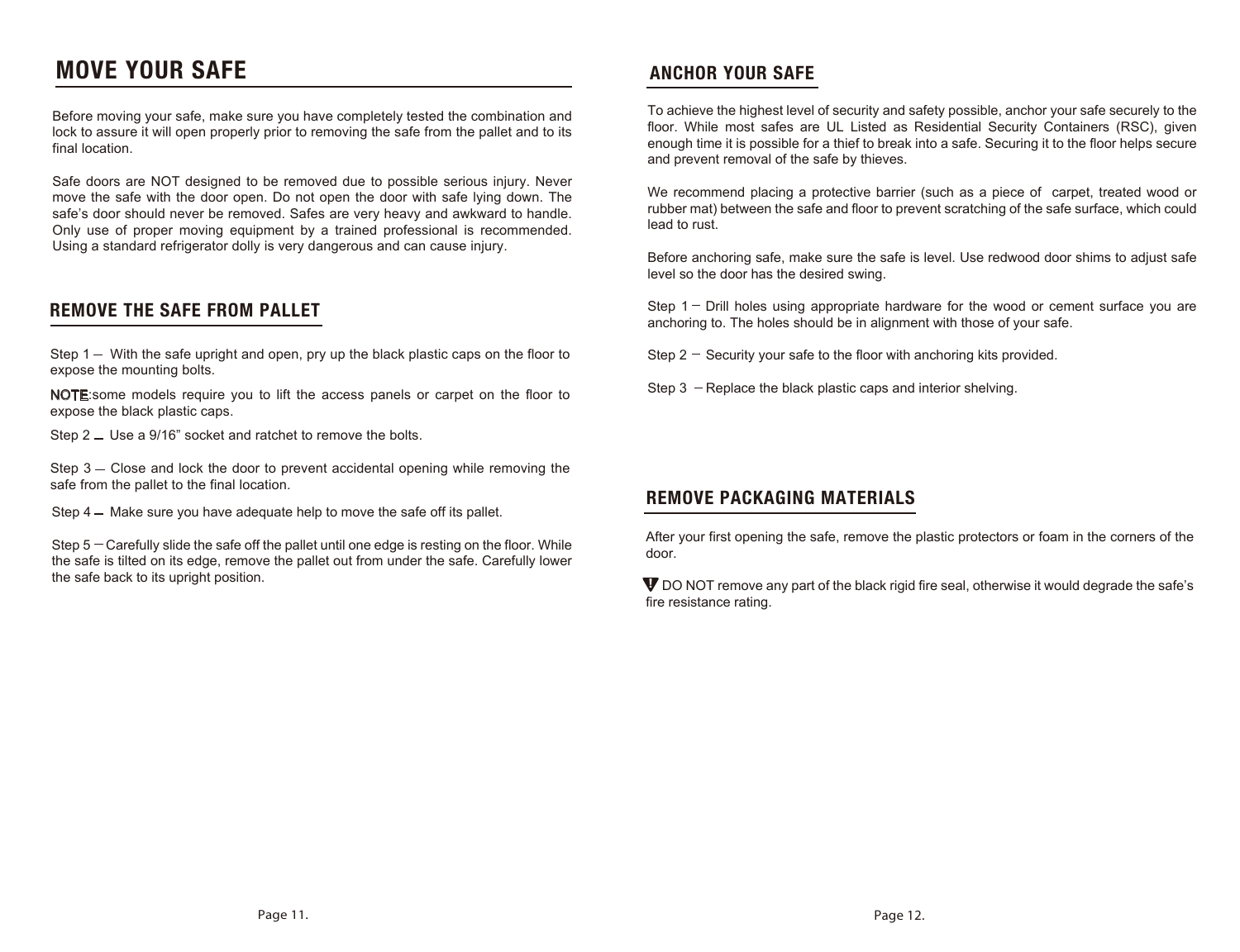Most safe models have one or two door adjusters for tightening or loosening the door. These adjustors are located just inside the safe on the left door jamb.

All the safe doors are well adjusted at the factory. If there is any door play occurred during the delivery, please go through the following procedure to refit it.

Step  $1-$  After removing all packaging material, close the door and extend the bolts. Pull out on the door handle to check the tightness. If there is play in the door, you will need to adjust the slide plate.

Step  $2 -$  Use the supplied hex wrench, loosen the two (2) hex adjuster screws.

Step  $3 -$  Slide the adjuster left to loosen and right to tighten the door.

Step  $4-$  Re-tighten screws and check adjustment. When properly adjusted, you should feel slight resistance when turning the handle to extend the door bolts. Only slight movement should be felt with the door shut.

**V** Do not adjust door too tight. This may cause wear on boh the door pins and locking mechanism. If your door has a tendency to self-open (the bolts retract by themselves) or the handle is hard to turn when extending the bolts, the door adjusters may be too tight.



## **DOOR ADJUSTMENT SHELF INSTALLATION**

Determine desired height and layout of shelves before you begin installation.

Step 1 - Locate Metal Shelf clips inside the safe.

Step  $2 -$  Insert the clip's top into desired notch of the side wall bar.

Step  $3$  - Push the clip's bottom into the lower notch. Four (4) clips are required for each shelf. Make sure all four (4) clips are in alignment before next step.

Step 4 - Carefully place shelf on top of the clips.

Step  $5 - T$ o remove clips, squeeze the clip with your hand or pliers, and lift it up.









Step 4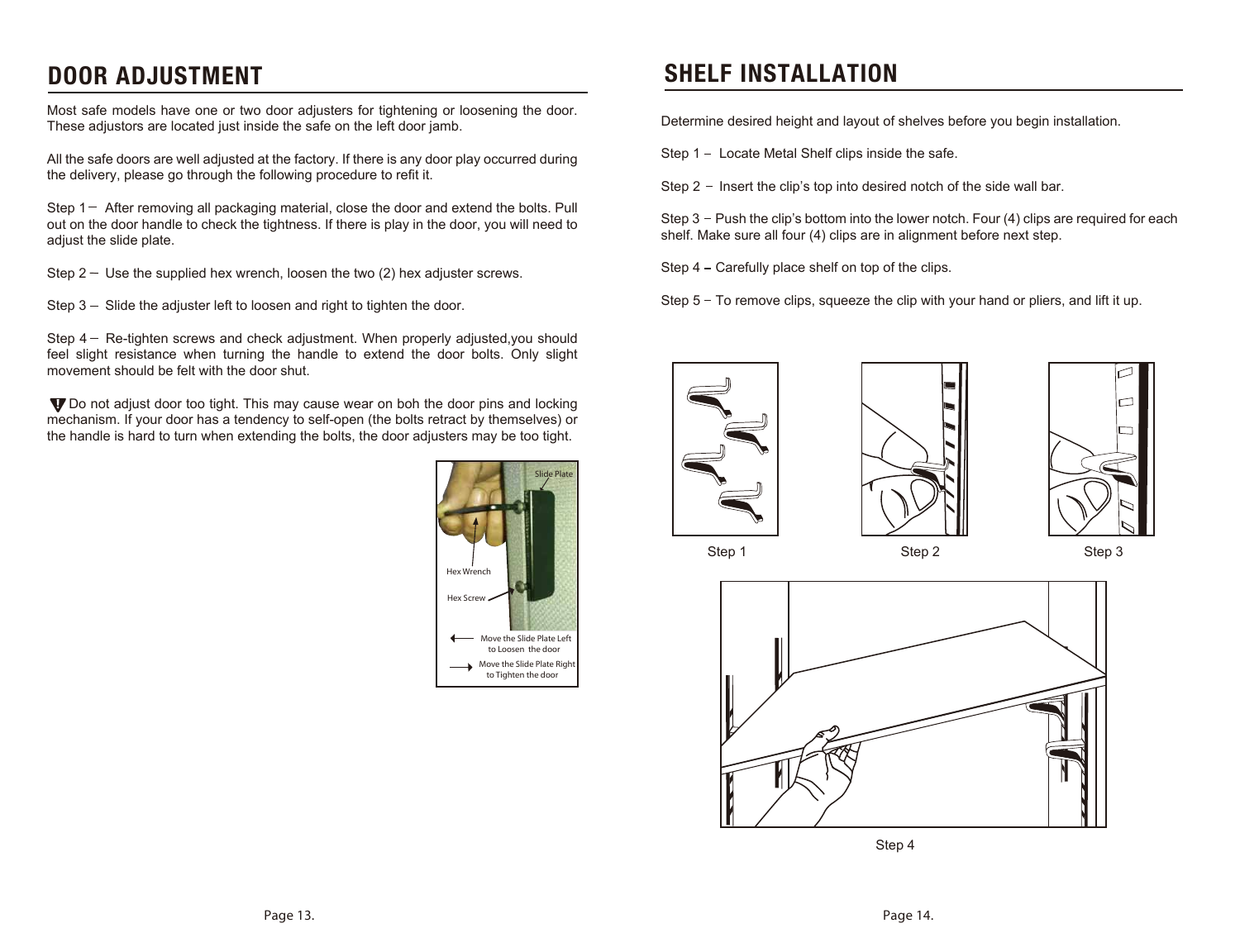## USE & MAINTAIN YOUR SAFE **TROUBLESHOOTING GUIDE**

#### **LOAD YOUR SAFE**

1. When putting things into your safe, make sure they rest securely to prevent accidental tipping when the door is closed.

2. Store Documents in the bottom of the safe for greatest protection against fire damage.

3. Store ammunition separately from valuables.

4. If you are storing electronic media, use a Media Cooler to provide additional protection.

5. Do not put anyting in your safe that will put pressure against the door when it is closed. 6. If you live in a humid environment, it is recommended that you use a dehumidifier or

desiccant to protect the contents from rust or mildew. Dehumidifiers should be kept at least 1" away from side and back walls.

7. Store heavy contents away from the middle of the shelf. Overloading shelves (46+lbs.) can cause them to sag or break.

## **USE, CARE AND MAINTENANCE**

When properly maintained, your safe will continue to operate and accurately read the authorized combination for many years. In order to ensure optimal performance of your safe, please follow these simple precautions:

**Clean Hand**  $-$  Never attempt to operate the mechanical dial if your hands have excess dirt, debris or liquids on them.

Clean Safe - To clean the surface of your safe, it is recommended that you use a mild cleaner (e.g., window cleaner) to avoid scratching or discoloring the surface. Always wipe dry and NEVER use abrasive cleansers on the safe.

**Moisture** – We recommend that you place delicate items such as pictures or intricate jewelry into an air-tight container before storing them in your safe. Avoid placing your safe in areas of high humidity. For optimum performance, the safe should be opened and aired out for at least 20 minutes every two weeks.

For future reference, store this Operation and Installation Guide in a secure area away from the safe. DO NOT DISCARD!

| <b>PROBLEM</b>                                                                          | <b>POSSIBLE SOLUTION</b>                                                                                                                                                                                                                                                                                                                                                                                                                                                                                                                                                                                                                                                                           |
|-----------------------------------------------------------------------------------------|----------------------------------------------------------------------------------------------------------------------------------------------------------------------------------------------------------------------------------------------------------------------------------------------------------------------------------------------------------------------------------------------------------------------------------------------------------------------------------------------------------------------------------------------------------------------------------------------------------------------------------------------------------------------------------------------------|
| I lost the<br>combination<br>to my safe.<br>What do I do?                               | For your protection, the most important aspect of this process is for us to verify<br>the true ownership of the safe. Please fill in the User Registration Card (on Page.<br>18) then scan or take a picture of it and send to warranty@formatusa.com. We will<br>contact you within 48 hours. If anything urgent, please call the service line:<br>562-691-7444                                                                                                                                                                                                                                                                                                                                   |
| <b>Combination Will</b><br>Not Open the<br>Safe<br>(S&G Mechanical Lock)                | Check lock-bolt pressure. Some free play should exist in the handle, left to right.<br>Redial the complete combination stopping at "0" (before reaching "87"). Hold<br>dial on "0" while rattling the handle left and right. Then turn the dial right until it<br>stops at about "87". PLEASE NOTE: If your lock still does not open, it is possible<br>that one or more of your numbers may be off slightly from those shown in this<br>manual. The combination number may have shifted slightlly during shipping.<br>Try dialing 1 up or 1 down from each number in the combination. If it opens with<br>a new number update your combination in this book and call our sevice line as<br>above. |
| Combination<br><b>Works But Handle</b><br><b>Will Not Turn</b><br>(S&G Mechanical Lock) | Verify that the dial has completely stopped (turning to the right) on or about<br>"87" before turning he handle. Corner protectors (packaging material) may<br>cause undue pressure on the locking bolts. To alleviate the pressure push in on<br>the door while pulling out and turning the handle to open the safe. If the handle<br>turns patially the bolts may be jammed or caught up. Try rotating the handle<br>back and forth (left to right) until the bolts free up. Use a cotton cloth and light<br>oil to rub each chrome locking bolt on the open and hinge side of the door.                                                                                                         |
| Door will not<br>shut.<br>(S&G Electronic Lock)                                         | Verify that the lock is unlocked and the chrome locking bolts are fully<br>retracted. Make sure the interior shelves are pushed back as far as<br>possible, and that all boards are pressed to the safe. The handle should<br>travel the same distance with the door closed as it does with the door<br>open.                                                                                                                                                                                                                                                                                                                                                                                      |
| Electronic lock<br>will not lock.<br>(S&G Electronic Lock)                              | 1. If the lock "chirps" when keys are pressed, but it will not work, the<br>battery may be drained to the point that it will not operate enough to<br>drive the lock. Follow the battery replacement procedure in this manual.<br>2. The battery may not be making good contact with the keypad<br>terminals. Try improving battery contact, removing the battery tray and<br>bending down the two thin metal contact tabs located inside the battery<br>tray compartment at the top. Then, relock your safe.                                                                                                                                                                                      |